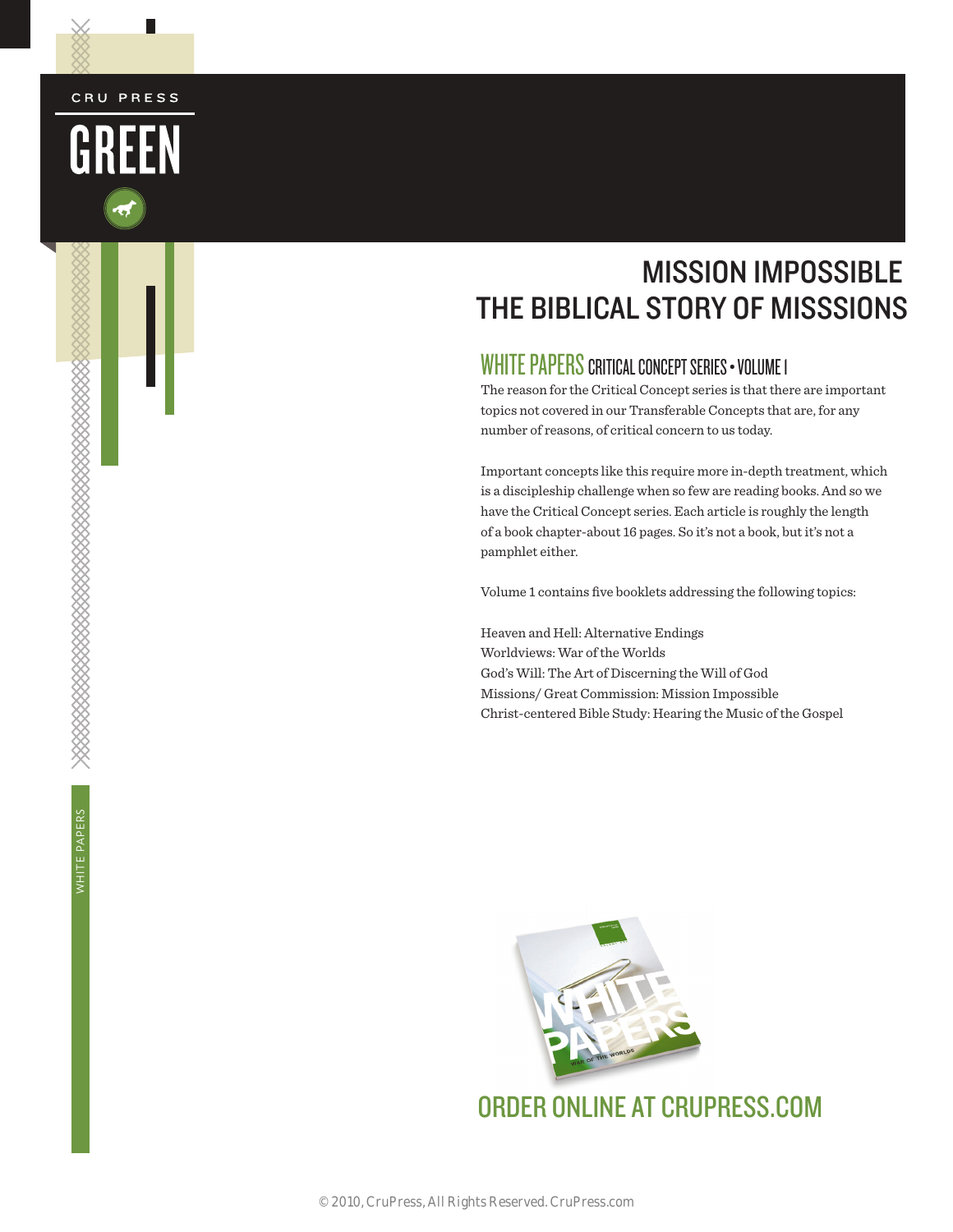**Critical Concept Series**

#### **VOLUME ONE**

# **PARTICIPAL CONSIDERED AND RESIDENT INCORPORATION IMPOSSIBLE MISSION IMPOSSIBLE**

© 2010, CruPress, All Rights Reserved. CruPress.com

WHITE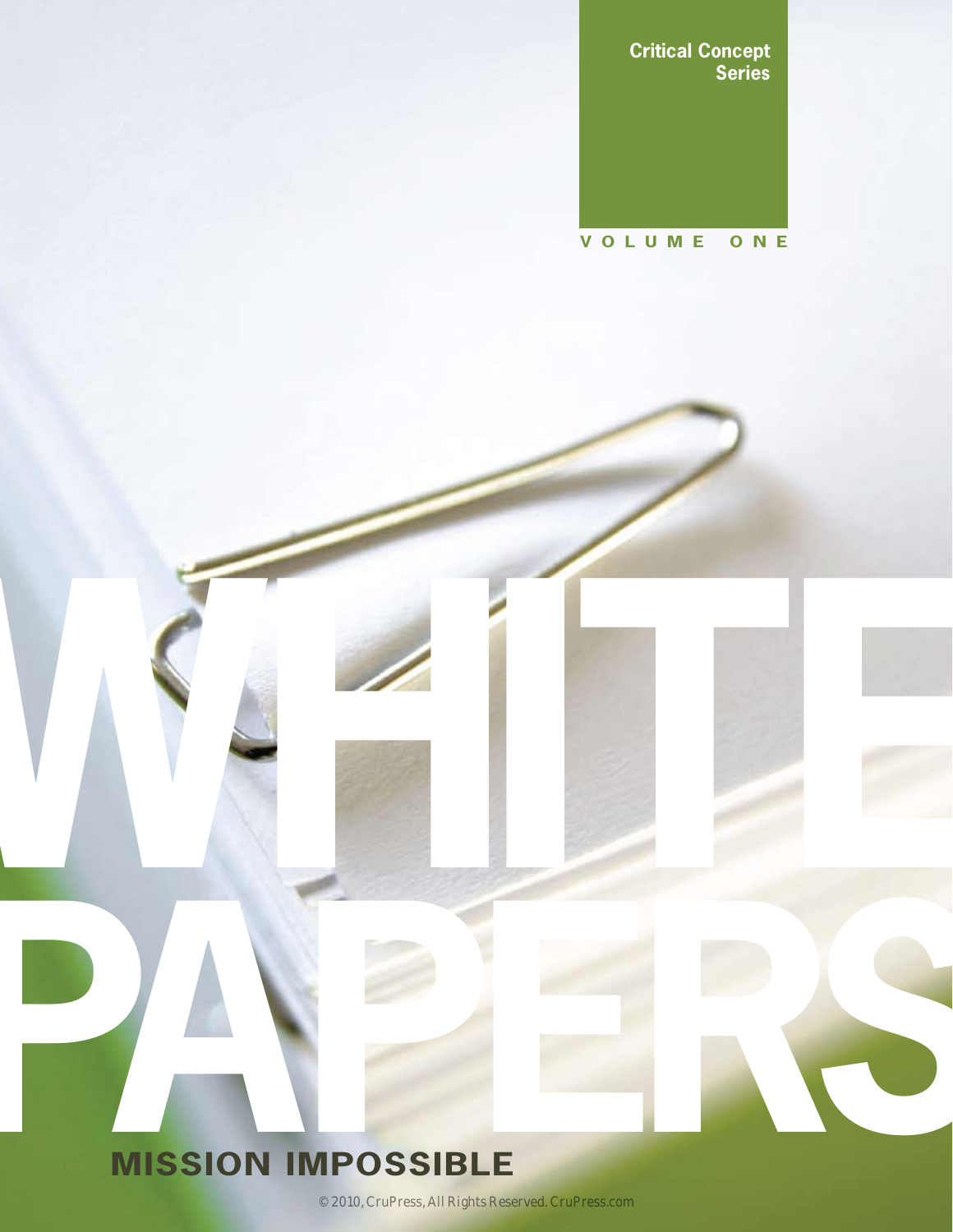# MISSION IMPOSSIBLE *The plot of history and the drama of today*

#### **by Rick James**

Satan, fearing the loss of his audience, went out and hired J. J. Abrams (*Lost, Alias*) or M. Night Shyamalan to generate plausible story lines for a life without God.

But, as Christians, that's not our problem. Not anymore. Our salvation brought with it spiritual riches beyond measure, not the least of which is a sense of purpose and meaning. Because we know God, we have answers to our deepest existential questions: who and what we are; how we got here; why we exist; why people suffer; where we're going when we die . . . and the list goes on.

#### **In Search of a Plot**

Well, almost all questions. While our relationship with God gives context to everything and answers any number of angst-ridden questions, it doesn't necessarily answer the question "What should I do on Monday morning—or for the rest of my life for that matter?" I mean, sure, every day we can get up and love God and neighbors in any number of ways. But while that is meaningful, it's more of a purpose to life than a plot. Christian lives always have a purpose (to glorify God, in case you forgot) but not necessarily a plot.

This point couldn't be more important, so let me explain what I mean. Let's start with the definition of *plot* so we can distinguish it from *purpose*. The dictionary defines *plot* as "a series of causally related events, involving some sort of conflict or tension, leading to a climax and a resolution."

Apart from Christ, life is without context. By "context," I mean a story line that gives meaning to life and significance to our actions. As no one likes being in a story without a plot, the secular world is constantly generating plausible story lines to imprint some kind of meaning upon our existence. Think, for example, of the children's movie *The Lion King*. How do we make sense of all of the living, dying, and suffering in the world? Answer: we are part of "the circle of life"! You're not just roadkill; you're a meal for something further up the food chain, so . . . cheer up, I guess. As all such invented story lines are but painted backdrops for the stage of life, you don't want to look too closely at the frail conceptual framework that props them up. They're just catchy soundtracks, something to whistle when the lights go out.

Here's another popular story line: what gives ultimate meaning to our life is to be remembered, living on in the hearts and minds of others. So forget your wallet, forget your car keys, but for the love of God, remember the 300 (Frank Miller's *300*). Or remember the Titans. Or remember the Alamo. Or remember the Holocaust. Or remember, remember the fifth of November (*V for Vendetta*). You'd better remember—if you forget, we're dead.

You can go to a Borders or a Blockbuster and find dozens of these invented contexts or story lines that—in a random universe—provide meaning to our lives and purpose to our existence. It's as if

Or let's imagine a new show we'll call *Christians LOST*. A plane crashes and strands a group of Christians on a mysterious island. The purpose of the Christians on the island is the same as for Christians everywhere: to glorify God. To serve others to the glory of God, cook food to the glory of God, encourage one another to the glory of God, turn coconuts into dinnerware to the glory of God, and so on, ad infinitum. It's a purposeful little community but as boring to watch as *Teletubbies*, and that's because there's no plot. But what if I add this to the story: the castaways must struggle to find a way off the island while malevolent forces try to thwart their efforts and annihilate the community? See, now we have tension, conflict—plot.

The point is this: Christians by and large mistake purpose for plot. We were created to glorify God, to love and serve him in everything we do. But there is a plot to the Christian life, not just a purpose, and it is not until we understand that plot, and the broader story line of history, that we truly have a context for our life on this planet.

What, for example, was the purpose of C. S. Lewis's Chronicles of Narnia? It's clearly defined in the last book: the purpose is that, having come to love Aslan in Narnia, the reader might come to love Christ in the real world. That's the purpose of the story, but it's not the plot or story line, is it? While one could get confused with all the talking badgers and other critters, the story line goes something like: there is a struggle between good and evil going on for control of Narnia and the fate of its inhabitants. See, that's worth a \$28 bag of popcorn. That's a story line complete with protagonist, antagonist, tension, conflict, and resolution—the elements that always revolve around the nucleus of plot. jacket littered with superlatives: "pulse-pounding action"; "90-mph thrill ride"; "pure adrenaline." And as one day you and I will need to give an account of our stories (our lives) to the Lord, we would be wise to give due attention to the development of this plot. Now, as I said, the plot, or story line, of the Christian life is one and the same as the plot of the Bible. So what we want to do is trace that plot as it is introduced in Genesis and develops over the pages of the Old and New Testaments. This is a critical exercise, because at some point you and I are called to jump into the story ourselves and play a role in bringing it to its climax and resolution.

As soon as we seek to expand God's kingdom, we experience the opposition of Satan (the antagonist), persecution and conflict, created tensions, victories and failures, climaxing action and resolution, and through the intensity of the struggle, character development (the other hallmark of a good story). Our lives become a darn good story, the book

So, what is the plot? The plot of the Christian life, as it so happens, is identical to the plot or story line of Scripture. And that plot is the expansion of the kingdom of God in this world and the proclamation of its king, over and against the powers of evil that oppose the purposes, plans, and reign of God. It's true that every life is a story; it's just not true that every story (life) is interesting—or even worth reading for that matter. And that holds true for Christian lives as well. But when we embrace the biblical plot, our lives also take on plot. What we know of Satan in Scripture is all that God wants us to know, and it's not a whole heck of a lot. Apparently, all we need to know is that there is a spiritual dimension apart from the physical and it includes spiritual beings who possess intelligence and independence of will. Though a different order of creation, they are not unlike us, and where there's a will, there's always a way for rebellion. The result of which has been a cosmic struggle in the spiritual order, a struggle that bleeds through into the physical universe as seen in the lives of Adam and Eve and billions of other people since them.

#### **The Genesis of Genesis**

In most books the opening pages introduce us to the plot, and in this sense—though it feels heretical to say it—the Bible is like any other book. In fact, almost everything we need to know about the plot of the Bible is found in the first chapters of Genesis. Through the account of Adam and Eve, we learn that humankind was a unique creation bearing the stamp of God's image like Roosevelt on a dime. As such, we were to be *his* representatives administrating his kingdom in this world, whatever that might have looked like prior to the Fall of Man. But fall we did.

As the drama reveals, being made in God's image carried with it an unusual capacity: the human creation, among other things, came off the assembly line with the option of free will. But this capacity came bundled with a liability, namely the possibility to sin, to make the alternate choice. And so the stage is set and now all our story needs is an antagonist, and sure enough he slithers in on cue.

But all things being equal, all things are not equal. There is not a "balance in the force," or equity between good and evil, just an almighty Yin and finite, sniveling little Yangs. God alone is all wise, all powerful, and all knowing. God is Creator and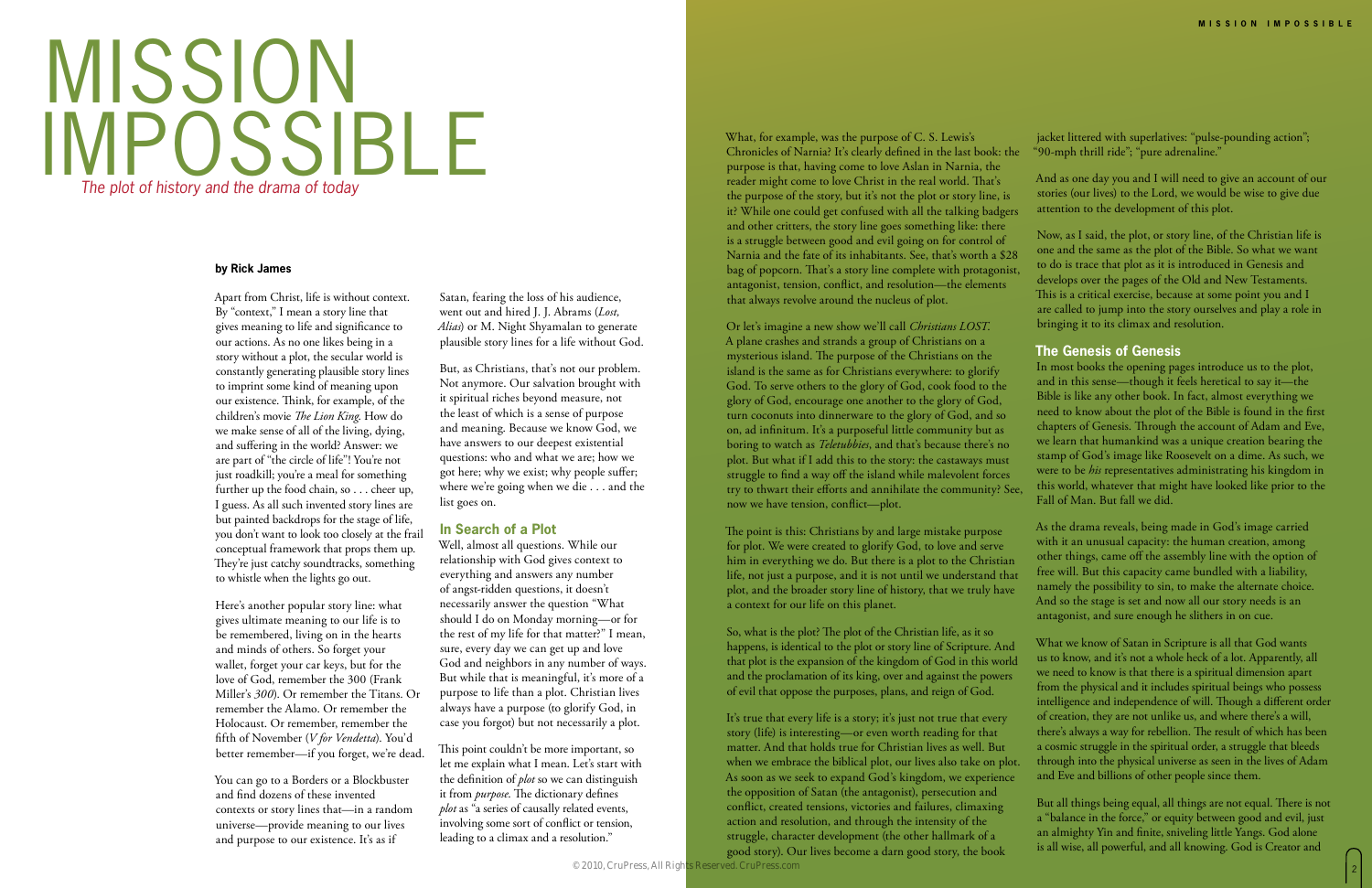fully spread and amputate the cancerous remains. And so a righteous man was found by the name of Noah. He and his family were preserved from the flood of judgment—godly seed artificially inseminated into a new postdiluvian world.

But while the immediate threat of evil was drowned in the deluge, sin persisted and proliferated. The spiritual arms race wasn't over, not by a long shot. In Genesis 11 we see that sin once again coalesced, this time in the city of Babel, where the human race rallied around a great tower to make a run at heaven. God's assessment of the danger to the expansion of his kingdom was as follows: "If as one people speaking the same language they have begun to do this, then nothing they plan to do will be impossible for them" (11:6). So God splintered the human language at the city of Babel, and while sin could and would continue to spread, this merciful intervention diluted its potency.

If you locate Israel on a map, you'll notice something significant: it is the shared love handle of two obese landmasses (Africa and © 2010, CruPress. All Right



In these opening chapters of Genesis the plot and action come at us like the opening sequence of a James Bond movie, and it's about to settle down to the pace of life. The plot, if you missed it, is that God is seeking to establish his kingdom and reign within his creation, this world. The enemy at first was Satan and the dark spiritual forces, but these were quickly joined by the vast majority of humanity who find greater pleasure in sin and rebellion than in serving and loving God. However, as we see in Genesis 12, God was going to unveil a new means by which to establish and spread his kingdom on earth, an experiment that would occupy the rest of the Old Testament.

#### **Israel**

part of his creation is an order of spiritual beings, some benevolent (angels), some no longer so (Satan and demonic forces). That these evil forces are able to persist in their rebellion against God is not a reflection of their power but of God's ultimate purposes in allowing them to do so.

It's just a shame that no such nation existed. The nations  $\approx$  2010, CHILLESS, ATLANTICSS, ATLANTICSS, CONTROL CONTROL CONTROL CONTROL CONTROL CONTROL CONTROL CONTROL CONTROL CONTROL CONTROL CONTROL CONTROL CONTROL CONTROL CONTROL CONTROL CONTROL CONTROL CONTROL CONTROL CONTROL



What ultimate purposes might there be? I'm sure there are many, some knowable and some not. One purpose we witness in Genesis is for spiritual evil to play a role as antagonist in the human story. God's infinite intelligence means that secondguessing the author would be foolish, but Adam and Eve up and did it anyway.

Yet even as Adam and Eve failed and fell, God immediately intervened to preserve his plan and expand his kingdom, regardless of how costly the salvage operations might be.

#### **Salvage Operations**

Although God's kingdom could not be effectively governed through Adam and Eve, hope sprang up through a godly son named Abel. But hope didn't live long. In fact, hope was brutally murdered out in a field by his brother Cain, and now another chess piece is yanked from the board, with the pawns of evil multiplying.

By merely the sixth page of Genesis, we encounter this evaluation of humankind, sounding much like a eulogy: "The LORD saw how great man's wickedness on the earth had become, and that every inclination of the thoughts of his heart was only evil all the time. The LORD was grieved that he had made man on the earth, and his heart was filled with pain" (Genesis 6:5-6).

Sin had spread through the body of humanity, and the only hope was an emergency operation: find a gland, organ, or appendage where the cancer had not

Eurasia). This is no accident. God wanted Israel to be "a city on a hill," (Matthew 5:14) the only tourist attraction on the only turnpike between the continents. He wanted people from everywhere in the known world to pass through and see the Magic Kingdom, where God's reign and rule were on display. Israel was God's missionary outreach to the world, the base of operations from which to expand his kingdom to the world.

Consider the genius of the plan. After the tower of Babel, the world had been tribalized: hundreds of little nation-states comprised of clans and families, each in a state of rebellion, autonomous of God. No longer would a single man, woman, or family provide a sufficient witness. What was needed was a lighthouse, not a light: a beacon with sufficient wattage to illuminate the distant, ever-sprawling nations. What was needed was a nation, a godly superpower to draw all nations back to God. of age, for the birth of their offspring, like the birth of the nation, would be a God-created miracle: life out of death. In Genesis 12 we read how God told Abram to leave his home in Babylon and go to Canaan so that in due time he and his descendants would become a nation serving as a lighthouse to the world, calling all people and nations back to God. Israel was to be a gospel tract plunked down in the center of the world coffee table. Here are the specific instructions and promise that Abraham received from God:

spawned in the judgment of Babel were darkened and degenerate, providing as much light as a flashlight powered by a AAA battery. So God would bake a nation from scratch, using a righteous man named Abram as dough (the name Abram means "exalted father" and would later be changed to Abraham, meaning "father of a multitude"). It is not incidental that the first citizens of this new nation— Abraham and his wife, Sarah—were roughly seventy years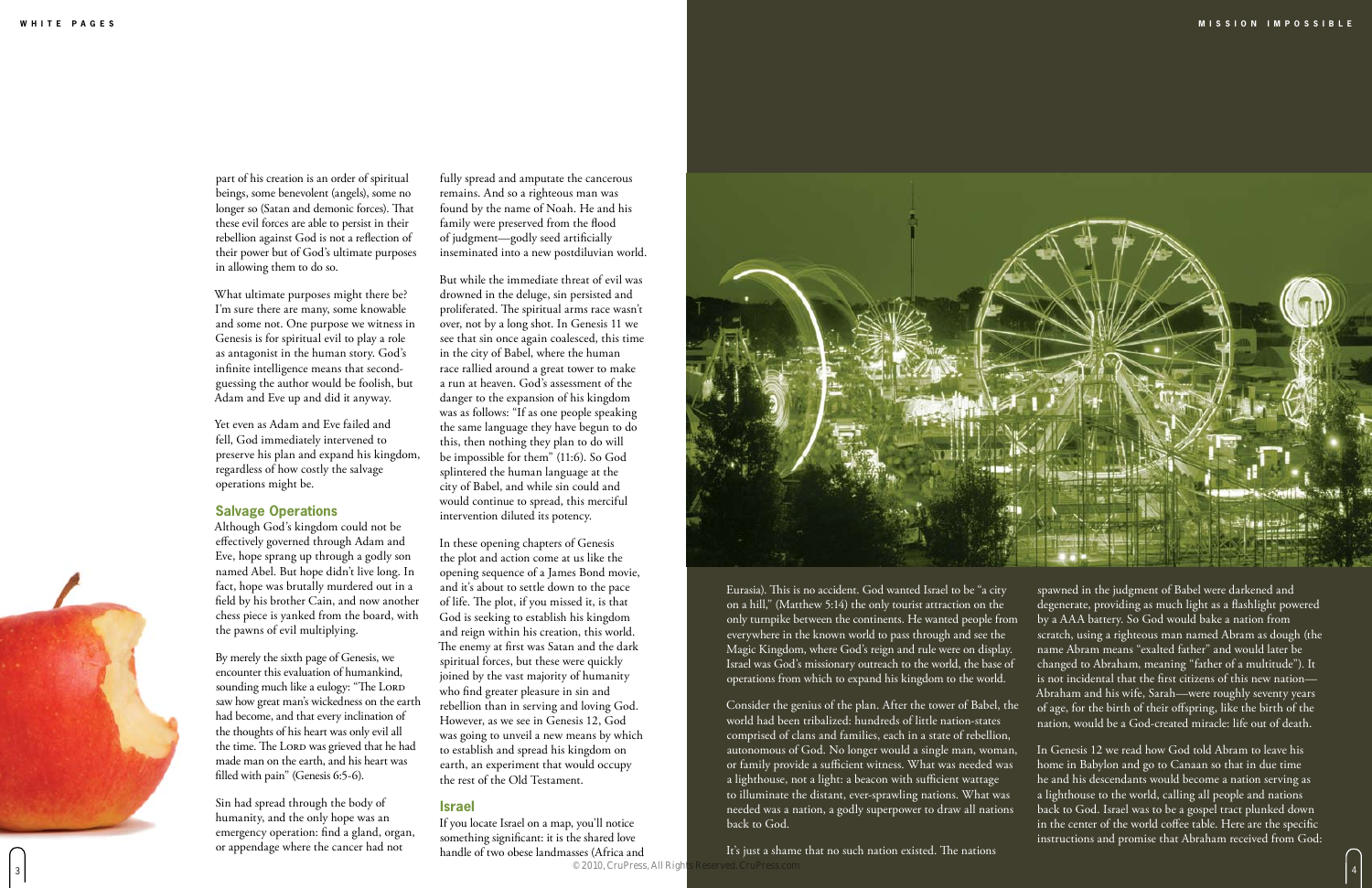May God be gracious to us and bless us and make his face shine upon us, that your ways may be known on earth, your salvation among all nations. (Psalm 67:1-2)

It is too small a thing for you to be my servant to restore the tribes of Jacob and bring back those of Israel I have kept. I will also make you a light for the Gentiles, that you may bring my salvation to the ends of the earth. (Isaiah 49:6)

"If you will return, O Israel, return to me," declares the LORD. "If you put your detestable idols out of my sight and no longer go astray, and if in a truthful, just and righteous way you swear, 'As surely as the LORD lives,' then the nations will be blessed by him and in him they will glory." (Jeremiah 4:1-2)

The Lorp had said to Abram, "Leave your country, your people and your father's household and go to the land I will show you.

> All in all, the plan was a spectacular one; Israel's performance in the lead role, less so. Like some of the God-wants-to-bless-you-with-a-fleet-of-Humvees religious broadcasting we see on television, Israel's portrayal of life in the kingdom was a distortion and often a mockery of that reality. They fell into idolatry, worshiping the gods of other nations; they failed to trust God through their national and international crises; corruption reached all levels of political and religious governance; and their spiritual life was rife with legalism and hypocrisy.

Keep the commands of the LORD your God and walk in his ways. Then all the peoples on earth will see that you are called by the name of the LORD. (Deuteronomy 28:9-10)

The LORD your God did to the Jordan just what he had done to the Red Sea when he dried it up before us until we had crossed over. He did this so that all the peoples of the earth might know that the hand of the LORD is powerful and so that you might always fear the Lord your God. (Joshua 4:23-24)

> Needless to say, none of this makes for a particularly enticing advertisement for God's kingdom—just another ugly billboard on the throughway between Africa and Eurasia. In this respect you'd have to say that Disneyworld has done

"I will make you into a great nation and I will bless you; I will make your name great, and you will be a blessing. I will bless those who bless you, and whoever curses you I will curse; and all peoples on earth will be blessed through you." (Genesis 12:1-3)

Please note the goal of the plan put forth in Genesis 12:1-3, the reason for which God created the nation of Israel. It was so that all peoples on earth would be blessed through them and come to know the one true God. They were blessed in order to be a blessing, in order to expand God's kingdom to the world.

Thus God's dealings with Israel in the centuries that followed, and in the following thirty-eight books of the Old Testament, all in some way related to the development of this plot and story line. Let me just pull some verses as we flip through the Old Testament on our way to the New, so you can track the arc of the story.

Today I will give the carcasses of the Philistine army to the birds of the air and the beasts of the earth, and the whole world will know that there is a God in Israel. (1 Samuel 17:46)

Do whatever the foreigner asks of you, so that all the peoples of the earth may know your name and fear you, as do your own people Israel. (1 Kings 8:43)

Now, O Lorp our God, deliver us from his hand, so that all kingdoms on earth may know that you alone, O Lord, are God. (2 Kings 19:19)

a better job of drawing all nations to a bright and shining vision of a new social order.

#### **Jonah**

Of all the books of the Old Testament, Jonah provides the clearest, most unhindered view of the internal wiring responsible for Israel's failure to generate light to the nations.

From history, we know that Nineveh, the capital city of the Assyrian Empire, stretched the definition of decadence to the word's limits. From the book of Jonah, we know that God mercifully sought to warn the great city of its impending judgment. And so God called a prophet from Israel, one named Jonah, to go to Nineveh with this cheery telegram: repent or perish. Upon receiving his mission, Jonah promptly booked a voyage on a boat heading in the opposite direction from Nineveh—Jonah was on strike. God persuasively convinced Jonah of the imprudence of his decision, and Jonah reluctantly headed off to preach to Nineveh . . . just as soon as the whale vomited him back up. At the hearing of Jonah's warning, a miracle happened: Nineveh repented—the entire city!

It was one of the greatest evangelistic campaigns in history. And here we witness Jonah's celebration of the event:

Jonah was greatly displeased and became angry. He prayed to the LORD, "O LORD, is this not what I said when I was still at home? That is why I was so quick to flee to Tarshish. I knew that you are a gracious and compassionate God, slow to anger and abounding in love, a God who relents from sending calamity. Now, O LORD, take away my life, for it is better for me to die than to live." (Jonah 4:1-3)

Jonah was not happy, not happy at all!

Now for my point: Jonah is a picture of Israel. What Israel wanted was for God to level the city of Nineveh, reduce it to a Stonehenge condition and annihilate its ungodly citizens.

The Israelites had succumbed to nationalism. They presumed that their favored status as a nation was because of their righteousness. It wasn't. Their blessing by God had been unmerited and for the purpose of blessing other nations. Instead, an us-versus-them mindset fueled national pride, prejudice smoldered as they bunkered down waiting, praying for an air strike from heaven—kill 'em, kill 'em all.

Israel, ceasing to be a channel of God's grace, was now a roadblock to the mission and a spoiler of the plot. They were the recipients of God's blessings, unwilling to share it. There are many precarious positions to find oneself in as a nation, but being a hindrance to God's kingdom is not a desirable state of affairs, putting you at the top of God's list of "things that need replacing."

But we get ahead of ourselves. Maybe when the Messiah came, Israel would respond and through them all the nations of the world would hear the glorious gospel of the kingdom. Maybe they would embrace the plot. Yeah, maybe.

#### **The Manhattan Project**

In the struggle, both cosmic and terrestrial, we've seen quite the arsenal employed by God to impede the spread of evil and expand his kingdom and reign on earth. But the dropping of a Messiah on the unsuspecting town of Bethlehem redefined all rules of engagement.

During his roughly three and half years of public ministry, Jesus would call the nation of Israel to repent and embrace her King and his coming kingdom. But it was only a minority, a godly remnant, who would turn, curtsy, and follow. It's perhaps not surprising, then, that as he headed toward Jerusalem and his appointed death, Jesus' parables turned dark and ominous, seemingly rumbling from his lips. Try this one on for size.

A certain man was preparing a great banquet and invited many guests. At the time of the banquet he sent his servant to tell those who had been invited, "Come, for everything is now ready."

But they all alike began to make excuses. The first said, "I have just bought a field, and I must go and see it. Please excuse me."

Another said, "I have just bought five yoke of oxen, and I'm on my way to try them out. Please excuse me."

Still another said, "I just got married, so I can't come."

The servant came back and reported this to his master. Then

The plot is that God is seeking to establish his kingdom and reign within his creation, this world.

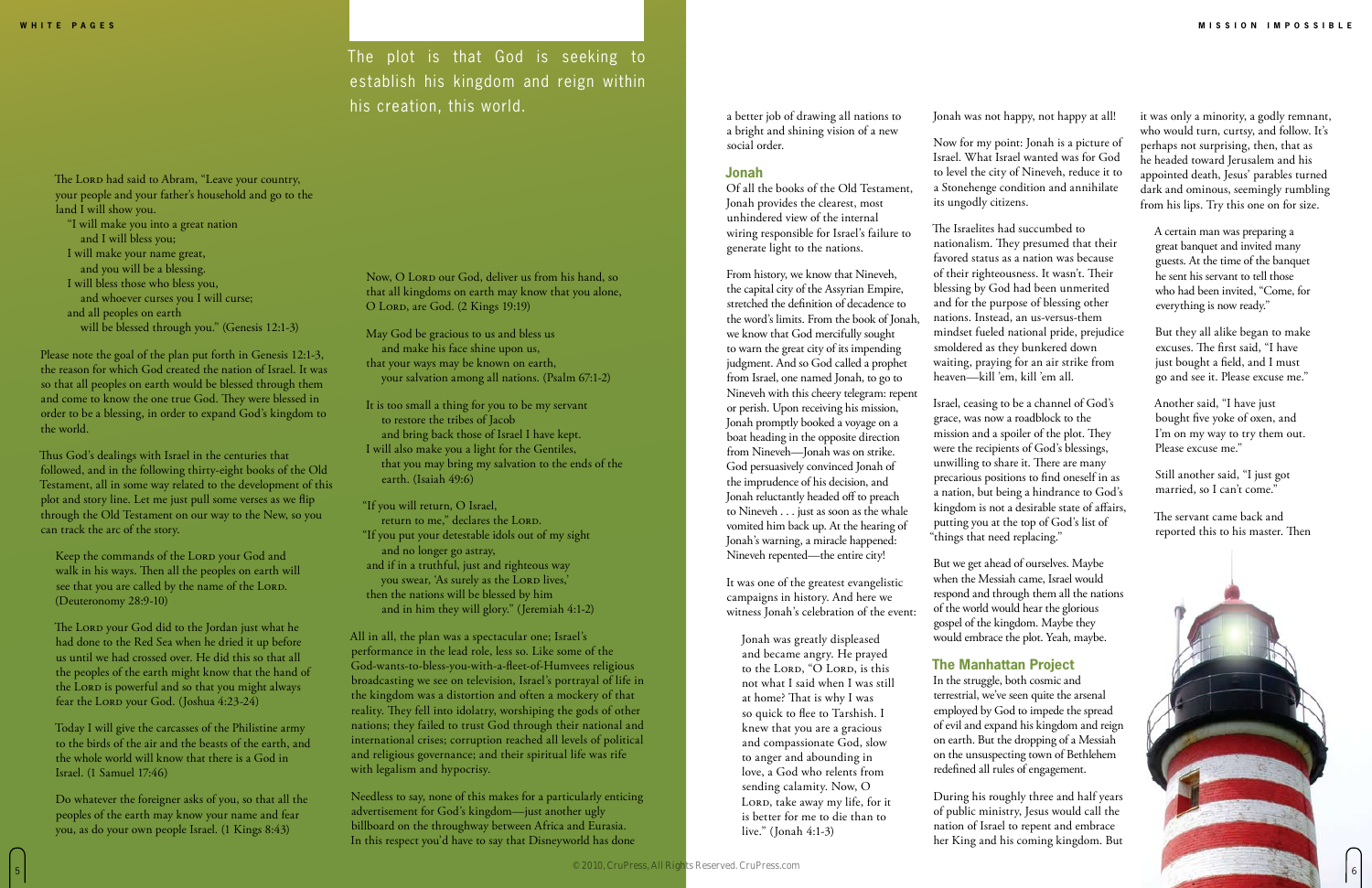

instead be sent to the Gentile nations (or "out to the roads and country lanes," as referenced in the parable), where it would find a willing audience.

The messianic banquet is a powerful eschatological (end of the age) image deeply rooted in the Old Testament. It would have been a shock (though it shouldn't have been) for Israel to learn that the Gentiles were to be seated at the banquet, but it was incomprehensible that they themselves would be scratched from the guest list.

Yet having provided a personal visitation, what more could God possibly do to reform the wayward nation? Nothing. As Jesus got to the final days of his ministry on earth, hope for Israel as the conduit of blessing to the nations had all but expired. No more pleas, no more parables, no more free loaves or lunches; just a last symbolic gesture, an enactment of Israel's impending judgment and rejection.

the owner of the house became angry and ordered his servant, "Go out quickly into the streets and alleys of the town and bring in the poor, the crippled, the blind and the lame."

"Sir," the servant said, "what you ordered has been done, but there is still room."

Then the master told his servant, "Go out to the roads and country lanes and make them come in, so that my house will be full. I tell you, not one of those men who were invited will get a taste of my banquet." (Luke 14:16-24)

This parable of the great banquet is, in effect, an eviction notice from Israel's landlord. If Israel would not repent and receive her Messiah, then the kingdom would expand all right, but not through them. The message of the King and his kingdom would bypass Israel, and invitations would

The next day as they were leaving Bethany, Jesus was hungry. Seeing in the distance a fig tree in leaf, he went to find out if it had any fruit. When he reached it, he found nothing but leaves, because it was not the season for figs. Then he said to the tree, "May no one ever eat fruit from you again." And his disciples heard him say it.

On reaching Jerusalem, Jesus entered the temple area and began driving out those who were buying and selling there. He overturned the tables of the money changers and the benches of those selling doves, and would not allow anyone to carry merchandise through the temple courts. And as he taught them, he said, "Is it not written:

" 'My house will be called a house of prayer for all nations'?

But you have made it 'a den of robbers.' " (Mark 11:12-17)

In the morning, as they went along, they saw the fig tree withered from the roots.

Peter remembered and said to Jesus, "Rabbi, look! The fig tree you cursed has withered!" (Mark 11:20,21)

#### **The Great Commission**

Jesus looked to the fig tree (a fig tree being symbolic of Israel in the Old Testament) and saw that fruit was nowhere to be found. Likewise, as he entered the temple, the center of Israel's worship, it too was devoid of produce (spiritual fruit). God had required the Jews to build a special section onto the temple, called the Court of the Gentiles, for those of other nations to come and "know the Lord" (Jeremiah 31:34). Like Israel as a whole, the temple—Jesus reminded his listeners was to be "a house of prayer for all nations" (Mark 11:17). But instead of the court serving its evangelistic function, it had been turned into Walmart and with such an attitude As I've stated with considerable redundancy, the Bible, while containing many themes, is driven by a single plot. With that in mind, it is important to read the final words of the Old Testament as if they are the closing words of a very large book—because they are. In the Hebrew Scriptures (which of course were the Bible of Jesus' day), 2 Chronicles was the last book of the Scripture, not Malachi. (That's as it continues to be in Judaism today.) So here are the closing words of the Hebrew book of Scripture. As you read it, look for similarities with the Great Commission given by Jesus in Matthew 28. This is what Cyrus king of Persia says:

After his death and resurrection, Jesus gave his disciples this final instruction, and as they were his last words and last command to his followers, it is more than a little significant: "All authority in heaven and on earth has been given to me. Therefore go and make disciples of all nations, baptizing them in the name of the Father and of the Son and of the Holy Spirit, and teaching them to obey everything I have commanded you. And surely I am with you always, to the very end of the age" (Matthew 28:18-20).

See, if you were one of the first disciples, you might have been wondering, *What will happen now that the Messiah has come? Now that Israel has rejected him? Now that God has rejected Israel?* In other words, you might be wondering what was to become of the plot without Israel. Jesus, in his final words, addressed that question and affirmed to his followers that the plot of history—and Scripture—remained the same.

toward missions, the lack of fruit was anything but a mystery. The verdict had been rendered. In proclaiming God's glory to the nations, Israel was as superfluous as a fig tree without figs. It would need to be abandoned. The gospel would be preached to the nations, but through a new vehicle—the followers of Jesus, the church, a new Israel. (As could be argued from Romans 11, this does not preclude the possibility that God may one day revisit his covenant with ethnic Israel.) "The LORD, the God of heaven, has given me all the kingdoms of the earth and he has appointed me to build a temple for him at Jerusalem in Judah. Anyone of his people among you—may the LORD his God be with him, and let him go up." (2 Chronicles 36:23) In the final scene of the first *Spiderman* movie, Peter Parker's friend Harry Osborn finds his father's Green Goblin paraphernalia: mask, tights, weapons—that kind of thing.

### God's people were to expand his kingdom to the world, proclaiming its king to every nation.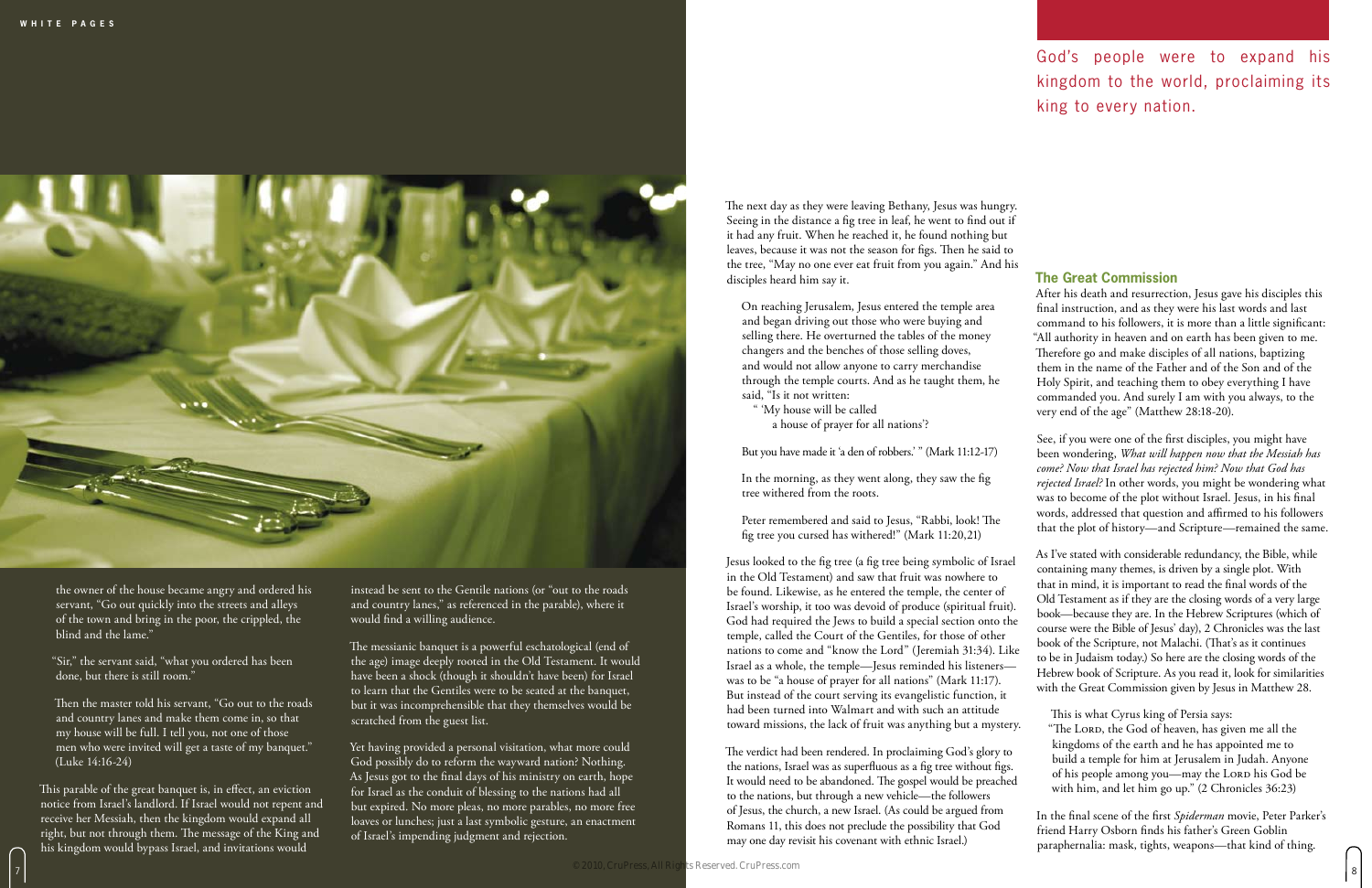In using this connecting sequence, the filmmakers were letting us know that the plot of *Spiderman* was going to be continued in *Spiderman 2*, though the Green Goblin would be replaced by his son, Harry Osborn. That is precisely how this passage functions.

Being a unified story, the Old Testament ends by bringing us back to the plot. The Jews had been exiled from their land (also wondering what was happening to the plot), and God used their captor, Cyrus, king of Persia, to recommission them and call them back to the plot. That plot, once again, was the expansion of God's kingdom, which of course centered around Israel as a lighthouse to the nations. So they were told to "go" and rebuild Jerusalem, knowing that God would be "with them" in the mission. And Cyrus, arrogant mortal that he was, made this declaration on the basis that "all authority" belonged to him.

Jesus, in playing off these final words, was picking up the plot line of the Old Testament and threading it into the New. The importance of the Great Commission and its connection to the last page of the Old Testament is to announce that the plot of Part One would continue in Part Two (the New Covenant), but the role of Israel would now be played by the church, with a few important nuances that Jesus delineated:

- His disciples were to "go out" to the nations, not "go up" to Jerusalem. (Israel, geographically, was no longer central to God's plan.)
- All authority to complete the mission belonged to Jesus, not to King Cyrus.
- Kingdom expansion was now the responsibility of the church, not Israel.
- The church would manifest the kingdom of God on earth as a spiritual kingdom, not a geographic one like Israel.
- This kingdom would be comprised of people from every nation, not just one, as ethnic Israel had been.
- And last but surely not least, the king of God's kingdom, unnamed in the Old Testament, is Jesus.

There are of course other nuances, but these are the ones implicit in the Great Commission. The bottom line: though the plot had thickened, it had not changed. God's people were to expand his kingdom to the world, proclaiming its king to every nation.

Out of the barren womb of Sarah, God created the nation of Israel. And out of a barren Israel, Jesus created the church. All for the furtherance of the plot.

In the Great Commission, Jesus called his followers to engage in the plot, embrace it, and bring it to its climax and resolution. In fact, the New Testament ends with a vision given to the apostle John of the story's resolution, when the kingdom will have expanded to every nation and where at least one person from every people group will "call upon the Lord":

After this I looked and there before me was a great multitude that no one could count, from every nation, tribe, people and language, standing before the throne and in front of the Lamb. They were wearing white robes and were holding palm branches in their hands. And they cried out in a loud voice: "Salvation belongs to our God, who sits on the throne, and to the Lamb." (Revelation 7:9-10)

As the church now heads into its third millennium, you might wonder when

#### **The Book of Acts**

Let's begin with this historical point of reference: by the early fourth century, the entire Roman Empire had heard and—by and large—embraced the gospel of Jesus Christ. Now, how likely is it that a handful of uneducated fisherman could pull this off? Not very. In fact, Jesus had sent them on an impossible errand, its success achievable only through his power. And so they were told to sit on their hands until that power arrived. In Acts 2 power arrives:

the story is going to end. Jesus has already given us a partial answer. The story will end when the plot has been resolved: "This gospel of the kingdom will be preached in the whole world as a testimony to all nations, and then the end will come" (Matthew 24:14). the majority of us is that two outstanding things had happened to them. First, they had complete confidence in a resurrected Lord triumphant over death. One who lived within them and was coming again to reign on the earth. Second, they were filled with the Holy Spirit.

When the day of Pentecost came, they were all together in one place. Suddenly a sound like the blowing of a violent wind came from heaven and filled the whole house where they were sitting. They saw what seemed to be tongues of fire that separated and came to rest on each of them. All of them were filled with the Holy Spirit and began to speak in other tongues as the Spirit enabled them. (Acts 2:1-4)

After giving his disciples a Very Large Commission (to take the gospel to the entire world), you might assume that Jesus would have sent them packing and launched them out into the world with a sense of urgency. "Send a postcard when you get there. Don't let the door hit you on your way out." Instead, Jesus told them to do nothing and go nowhere (that's my kind of commandment) but to wait in Jerusalem: "Do not leave Jerusalem, but wait for the gift my Father promised, which you have heard me speak about. . . . You will receive power when the Holy Spirit comes on you; and you will be my witnesses in Jerusalem, and in all Judea and Samaria, and to the ends of the earth" (Acts 1:4, 8). controlled and empowered by His Spirit, we would turn our world upside down, and experience a mighty spiritual revolution like that in the first century. After reporting on the infilling of the Holy Spirit, the book of Acts treks with the disciples for the next thirty years as they moved out to fulfill Jesus' command to proclaim the gospel to every nation on earth. By the close of the New Testament era (roughly the end of the first century), the good news of the kingdom had spread through most of the Roman Empire, making inroads as far east as Asia; throughout eastern, western, and southern Europe; and down into north Africa. An impressive campaign for foot soldiers in sandals.

It was like the Tower of Babel, where God confused human speech, only in reverse: members of one kingdom praising God in an assortment of languages. This symbolized the impending proclamation to the nations of the world and their inclusion into the kingdom of God.

Dr. Bill Bright, founder of Campus Crusade for Christ, made the following observation concerning the Spirit's empowerment for the mission:

Today, if enough Christians were completely committed to our resurrected and returning Lord, and were

#### **The Missionary Handbook**

But it is a fact of history that the people to whom Jesus gave His Great Commission were common, ordinary, working people, plagued with the same weaknesses that we have. The only difference between most of them and  $\approx$  2010, CHILLESS, AND Argular Reserved. CTILLESS, COLLECTIVE CONTROLLED TO  $10$ © 2010, CruPress, All Rights Reserved. CruPress.com



Besides reporting on the progress of the gospel as it spread from region to region and nation to nation, the book of Acts serves as a missionary handbook. Over the last two thousand years, churches, missionaries, pastors, mission agencies, and seminaries have turned here for a model and textbook on world evangelization. So, while we're here, we might as well take down a few notes.

#### *Evangelism*

I don't know what you picture when you think of the disciples going into a strange town and preaching the gospel. Many probably think it wasn't so weird for people to do that "back then." I don't know why we assume that about the past *(The Emperor used to massacre farm animals by running over them in his chariot . . . but I guess people used to do that back then)*. No, there were a lot of things that were weird even back then, and walking into a foreign town to talk about a crucified convict being the Savior of the world would certainly have been among them.

Though empowered by the Spirit, the disciples gave careful, prayerful consideration of how to address and contextualize the gospel to their audience. They assumed that God did not give his Spirit to replace wisdom but instead to animate it.

For example, the book of Acts relates that when the apostle Paul came to a new town or city he would typically speak first to the local synagogue. Good idea. Here you'd find Jews familiar with the Scripture, even anticipating a Messiah.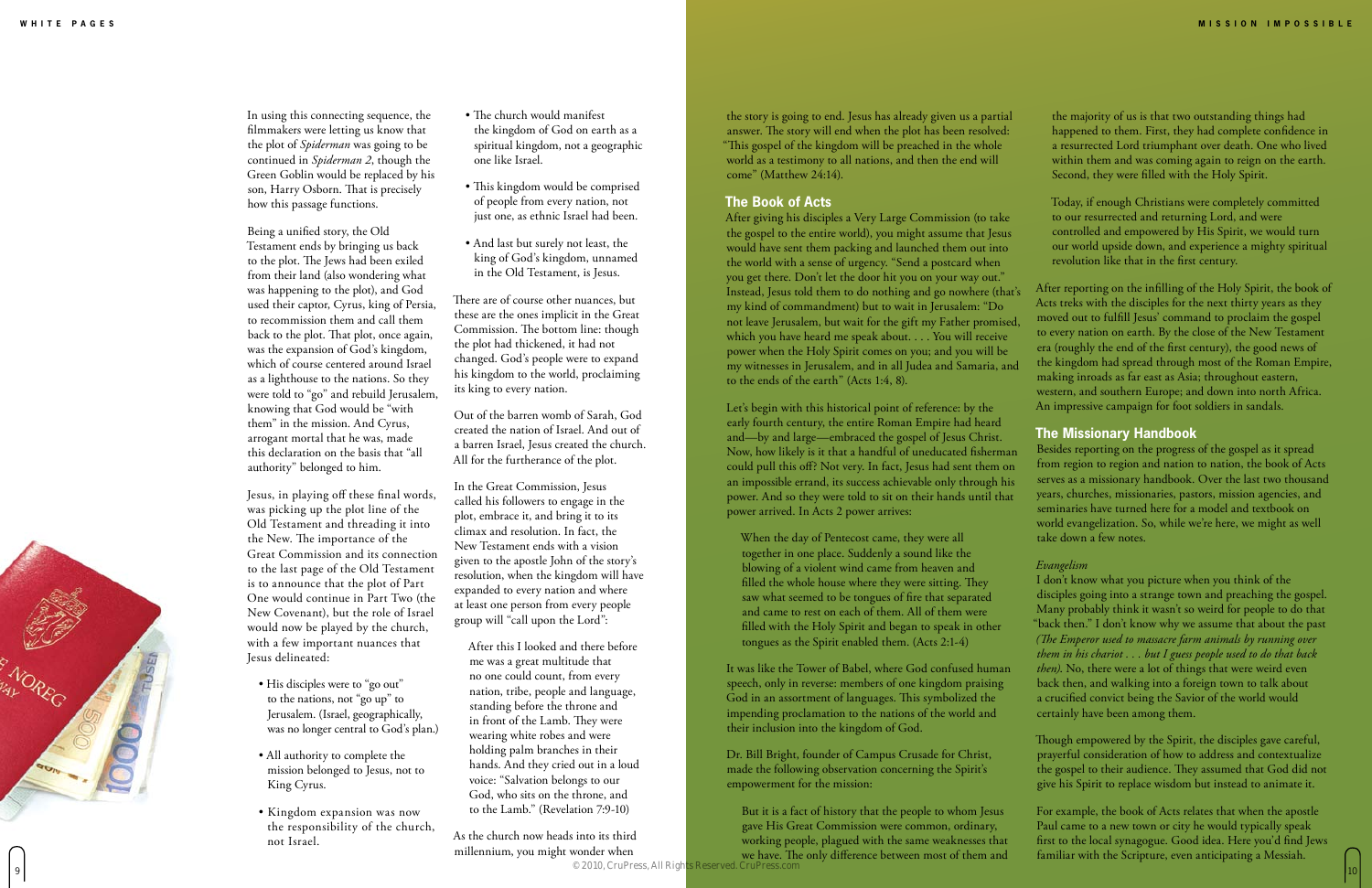#### *Finances*

Projects cost money. Big projects cost big money. MGM Mirage spent \$7 billion for a new City Center (read: casino and resort). If a casino is worthy of a \$7 billion dollar investment, I'm not sure what price tag you'd put on the construction of God's kingdom. Ideally, funding would be equivalent to the magnitude and magnificence of the structure—ideally.

The book of Acts introduces us to the less than ideal financial struggles and budgetary problems of kingdom expansion. A careful reading of the New Testament letters reveal that several of them had as a primary goal raising money for the mission. They were "support letters," as here:

Who serves as a soldier at his own expense? Who plants a vineyard and does not eat of its grapes? Who tends a flock and does not drink of the milk? . . . If we have sown spiritual seed among you, is it too much if we reap a material harvest from you? (1 Corinthians 9:7,11)

While some of the early missionaries worked jobs on the side (Paul was a tentmaker) so as not to burden or hinder the new churches they were planting, this was an exception to the biblical principle. As Paul put it, "The Lord has commanded that those who preach the gospel should receive their living from the gospel" (1 Corinthians 9:14).

The spirit of 1 Corinthians 9:14 is that missionaries have given of their lives to expand God's kingdom and should not have to work two jobs because others are unwilling to give of themselves to fund it. The mission requires sacrifice from everyone.

#### *Parachurch*

The last observation is grounded upon this question: what church did Paul and his missionary band report to? What we see in the missionary endeavors of the disciples is the emergence of the first parachurch structure. Organizations such as seminaries, orphanages, book publishers, and mission agencies are not really churches, are they? Yet they serve specific roles in the mission of the church. Some have questioned the legitimacy of such structures, but they are biblically grounded here in Acts. As soon as the church moved out in mission, and anytime in history it has done so, the Spirit raises up such structures to provide focus, resources, and stewardship to the endeavor.



#### You'd also find spiritually open Gentiles, those who had all but converted to Judaism, except for the festive initiation rite of circumcision. As a visiting rabbi and scholar, Paul would have had the synagogue meeting politely turned over to him—then violently taken from him as the congregation heard what he had to say. Still, in those initial meetings, Paul's preaching and the Spirit's conviction would stir the hearts of some. They, in turn, would become the first converts in that city and allow Paul, no longer welcome in the synagogue, to hold meetings in their homes.

Without a public forum, Paul's evangelism would travel along the tracks of relational networks. New converts would immediately share with their friends and family and invite them to meetings in their home where they could hear the message in its entirety from the apostle.

And so we note these same three modes of evangelism as the gospel traveled from town to town and as it has traveled down through the ages. First, there was the public proclamation of the gospel (an evangelistic outreach). Second, there was relational evangelism as new converts shared with their friends and family. And finally, there was "body evangelism"—the term given to inviting nonbelievers to participate in a Christian gathering, such as a church service, a Bible study, or prayer.

#### *Missionaries*

In the first few decades of the church everyone was a missionary, one of three varieties. There were full-time pioneers such as the apostles Paul and Peter, whose vocation was preaching the gospel and planting churches. There were short-term missionaries, such as Philip, Mark, and Luke, who jumped into the labor for a season as the Lord led. And there were lay missionaries, or people who simply transported the gospel in the course of their life and work and who provided funding for the ministry.

Every member of the body engaged in some way in expanding the kingdom.

question.

Sorry, I dislike research, but I suppose that won't suffice for an answer, and we really do need some answers. You can't get serious about a task without knowing what has been done and what has been left undone.

Well, you can read the book of Acts for yourself and add your own observations—our tour bus must move on. We have now traced the Bible's story line through the Old Testament and into the New. Now all we need to complete the picture is an idea of where we stand today: Are we almost done? How many people still need to hear about Jesus? What nations have been reached with the gospel? How long until the words of Jesus are fulfilled: "This gospel of the kingdom will be preached in the whole world as a testimony to all nations, and then the end will come" (Matthew 24:14)? **Where Are We Today?** So, how many people have heard the gospel? A lot. Next But no sooner do we ask the question "How many nations still need to hear the gospel?" than we realize that assigning numbers to this thing is going to get tricky. For example, by "nations," do we mean, countries, languages, or ethnic groups? As there are less than two hundred countries and some sixteen thousand ethnic groups, the difference is not exactly semantics. And when we talk of exposing a nation to the gospel, do we mean they are in range of a Christian radio broadcast? That they have a Bible translated into their language? That there is a viable church within driving distance? No, providing accurate numbers is not going to be tricky; it's going to be impossible. But that doesn't mean we can't get a general picture of the work that still lies before us.

If we were to think about preaching the gospel to the world in terms of exposing it to the gospel message, we have indeed traveled far—insanely far in the last few decades, due in part to the advance of technology. Perhaps the best gauge of this

There were a lot of things that were weird even back then, and walking into a foreign town to talk about a crucified convict being the Savior of the world would certainly have been among them.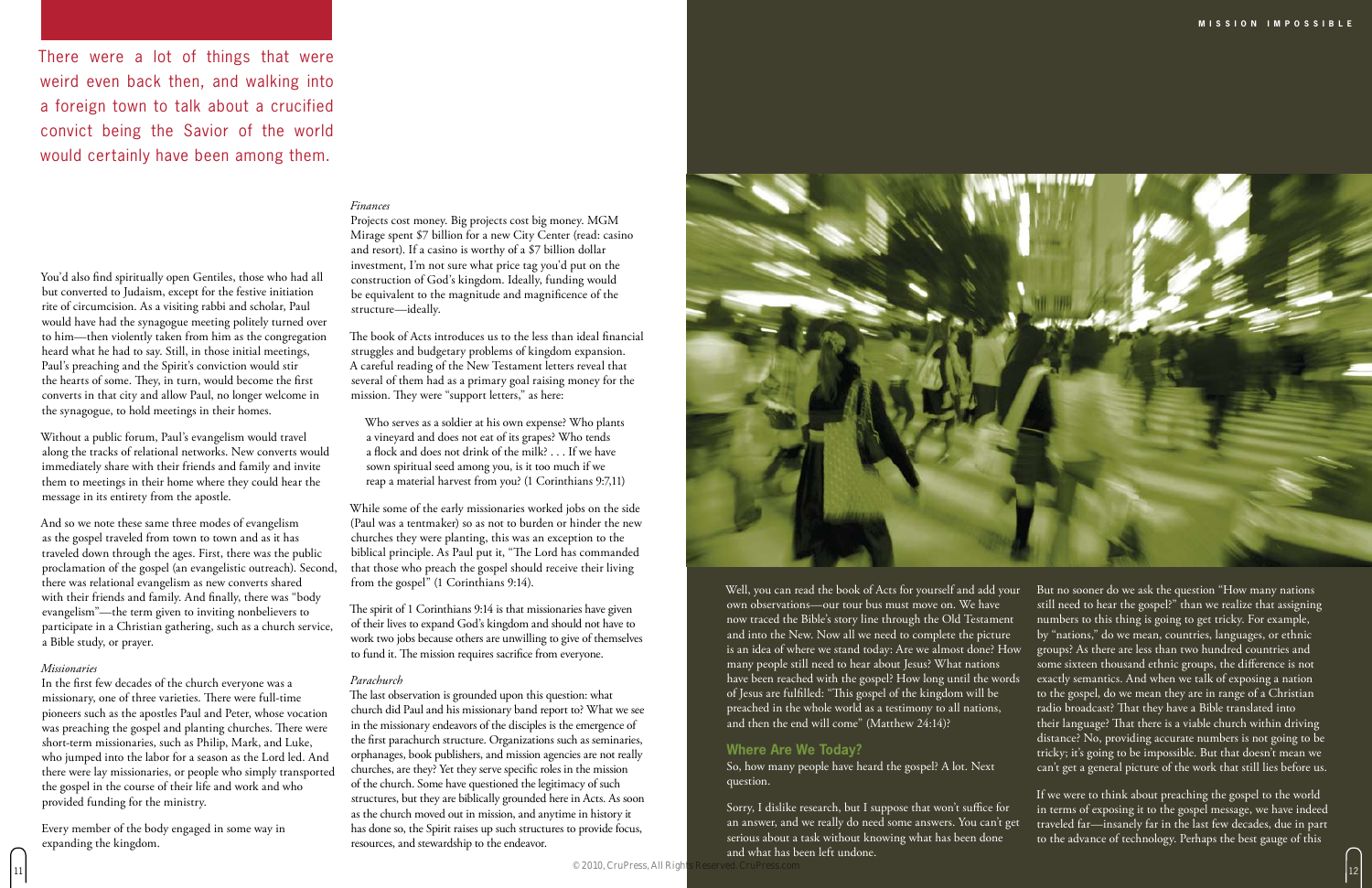#### nation to the gospel or simply planting a church there. This goal goes far beyond reaching the major people groups in the world and even further beyond translating the gospel into all known languages; it breaks down the world's inhabitants into their smallest discernible ethnic identities (a number approximating sixteen thousand) and desires to establish the church there. Again, as we don't precisely know how small and distinct Jesus was being when he spoke of "nations" (ethnic groups), it's better to do too much than not enough.

Current statistics indicate that about 40 percent of the world's people groups are without a significant Christian presence. We refer to them as the unreached or least reached. By definition, the unreached lack an indigenous community of believing Christians with adequate numbers and resources to evangelize the people group. This is based on a belief that it takes about 2 percent of a people group to be Christian in order for them to be influential enough to impact the whole.

All too frequently the Church has fallen into lethargy in relation to its world-wide obligations. But God does not leave Himself without a witness. Whether it be a Nicolas Von Zinzendorf, a Samuel Mills, a C. T. Studd, a Robert Wilder, a John Mott, a Jim Elliot or a hundred others who could be named, God singles out a man to prophecy to His church. And with remarkable frequency that man has been a student.<sup>2</sup>

Interestingly, the majority of these people groups (representing some 2.24 billion people) are clustered in what is called the 10/40 window, that area of North Africa, the Middle East, and Asia that lies between 10 and 40 degrees north latitude. The statistical details of these unreached or least reached people groups are as follows:

- The largest least-reached group is the Japanese, with over 120 million individuals.
- A total of 3,276 groups are primarily Muslim, including nearly 1.3 billion individuals.
- A total of 2,426 groups are primarily Hindu, including about 900 million individuals.
- A total of 555 groups are primarily Buddhist, totaling nearly 375 million individuals.

There are, of course, other unreached people groups in the world, but if you're looking to be on the front lines of the last frontier, think somewhere between 10 and 40 degrees north of the

equator. I mean, the sooner this thing is finished, the sooner we all can go home,

right?

*Students*

Well, we need to look at one last chapter in the story of God's global plan of redemption, one that has direct implications for us. We need to grasp the significance of this statement made by

missiologist David Howard:

In one sense this shouldn't surprise us. When we think of the great heroes of the Bible, it's easy to forget that many of them were just over the throes of puberty when God began to work in their lives. Daniel, Joseph (of Genesis), David, Gideon, Samuel, Solomon, Josiah—when God called them, they had barely begun to shave (which I suppose is a moot point, as clean shaven was not a desired look for Jewish men).

Yet God choosing to use young people is one thing; his choosing to use the university is quite another. The college campus is bested only by the brothel, casino, and communist party for Most Godless Institution on the planet. Consequently, we might assume that God's redemptive plan would have bypassed this worldly setting. But instead it has become the capital of the missionary enterprise, a commuting hub, transporting the gospel and kingdom

workers to all destinations north, south, east, and west.

Campus ministry is not the brainchild of any person or organization but is based on the observation that in the last five centuries God has used the campus and college students as his primary vehicle for fulfilling the Great Commission.

The Reformation was staged on the campuses of Wittenberg, Geneva, Zurich, and Toulouse. The Pietist movement of the seventeenth century was birthed in the German universities of Leipzig, Württenburg, and Halle. The spiritual heritage of the United States was grounded upon the Puritans, who proliferated their teaching and trained their leaders through the institutions of Yale, Harvard, Princeton, and Dartmouth. And the great awakenings of the eighteenth, nineteenth, and twentieth centuries were invariably led and spread through students and campuses, including the ministries of Wesley and Whitefield, which were incubated at Oxford University. In fact, the greatest missionary thrust in the history of the church was the Student Volunteer Movement of the late nineteenth and early twentieth centuries—a collegiate missionary enterprise that sent out some twenty thousand full-time missionaries to the far-flung reaches of the planet.

God has been the architect of the campus mission strategy, and he continues to energize and utilize it today.

*A Seamless Strategy for Twenty-First-Century Missions* If you were to ask any missionary what is the most needed resource to complete the Great Commission, his or her answer invariably would be "people." The gospel is powerful, but it cannot provide its own transportation.

Now consider the brilliance of God in addressing this need for missionary labor

13

progress would be the JESUS film, a cinematic version of the Gospel of Luke produced by Campus Crusade for Christ. Produced in 1979, the movie is lacking in special effects, acting, art direction, script . . . all around, just generally lacking. But Oscar nods was not its objective; exposing the world to the gospel was, and on that account it is the greatest movie ever made. As of this moment, 6 billion people have viewed the film, with 200 million indicating decisions to trust Christ. As there are only a little under 7 billion people in the world, this is a staggering accomplishment.

The film has been translated into over a thousand languages, which represent the vast majority of the tongues spoken by the world's population. What I mean by that is that there are currently 6,912 languages spoken in the world (ethnologue. com), but about 2,000 of them are spoken by fewer than a thousand people, and linguists generally agree that roughly 3,500 languages will disappear entirely by the end of this century. In fact, one falls out of use about every two weeks.<sup>1</sup> Ah, globalization.

With that understanding of languages, there are currently 2,400 languages that have some or all of the Bible and 4,037 languages with some form of the Bible in audio recording (CD, Tape, MP3). Only 3 percent of the world speaks a language that does not yet have an intelligible translation of the gospel, and most of these translations can be found on the Internet. In fact, 90 percent of the world's people, should they stumble upon a Starbucks, could go on-line and find the gospel in a language they understand. And they could read it as they sip a cup of coffee that cost them a year's wages.

In light of technology and globalization, I don't think there's an executive at Coca-Cola who doubts that somewhere between the years 2050 and 2075 everyone on the planet will both know about and have access to a can of Coke. I think the same is true for the gospel, and if not, shame on us. It is an amazing time to be alive and involved in the Great Commission. Of all the generations that have lived since Jesus uttered it, we alone live at a time of fulfillment.

#### *Remains of the Day*

Yet, having been entrusted with the expansion of God's kingdom to the nations, we want to be the best stewards of the responsibility given to us. Better to do more than not do what we were supposed to. To that end, mission agencies have set as a goal establishing a vibrant church presence within every people group.

In seeking to establish a vibrant church presence in every known people group, this goal goes far beyond exposing a through college students:

Today's college students have nearly four months a year allotted for summer break. What this provides is an enormous temporary labor force that can be utilized either by McDonalds or, more strategically, for short-term missions. Think about it: when will working adults ever have four months free of commitments to pioneer ministry in another country?

Now add to this another door open only to students. There are countries particularly those in the 10/40 window where missionaries are forbidden access. Muslim countries, for example, do not warmly welcome incoming evangelists. But college students with a student visa can travel to virtually any country and enjoy an open door at any of that nation's universities, providing a place to stay, a reason to be there, and a base of operation for ministry.

And while college students typically comprise less than 1 percent of a nation's